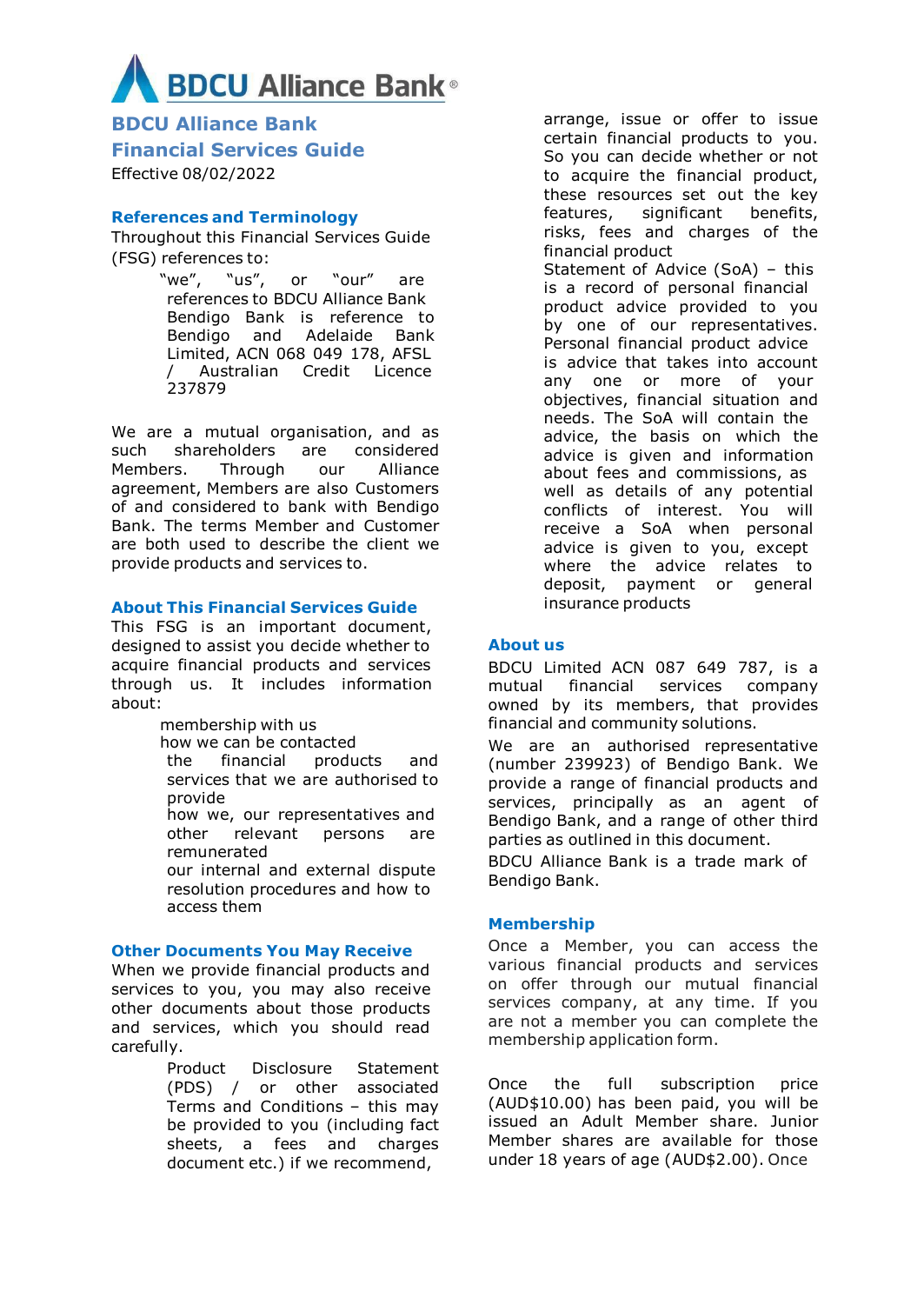

18 years of age, paid for and been issued an Adult share, Junior Members will also have voting rights and be eligible to hold an office in our company.

Memberships can also be opened for non-personal use (e.g. companies, trusts, clubs, and societies). To enable the opening of these memberships:

> they must be opened in the name of a separate legal entity verification of the status of the entity must be provided we must collect, and in some cases verify, information on the beneficiaries or beneficial owners of trusts and proprietary or private companies

Each Member may only hold one Member share. If a member holds more than one, we may give notice of our intention to redeem one of the membership shares at least 14 days prior to proceeding with the redemption. Upon redemption of the share we will refund the amount owing in respect of that share.

Your membership may also be closed and your Member share redeemed in some circumstances (for instance, where the Board determines that you are inactive).

If you wish to close your membership, you must complete the necessary form in the Branch or advise us in writing (refer to Contact Us).

If you cease to be a Member, your share will be redeemed and refunded (less any outstanding fees owing).

#### **Providing Instructions**

We are responsible for managing the relationship with our Members and you can usually give us instructions by phone, fax, mail, or via our website (refer to Contact Us). Some financial products and services may have special instruction arrangements, which will be explained in the relevant PDS or Terms and Conditions.

In addition, Bendigo Bank retains the right to deal with disputes in relation to any of its financial products or services

and as such, there may be some circumstances in which you will need to provide instructions to Bendigo Bank, or we will provide instructions on your behalf.

## **Financial Products and Services We Provide**

We have been authorised by Bendigo Bank and other third party providers, as set out in this document, to deal in and provide product advice for the following classes of financial products to retail and wholesale clients, or to provide credit assistance in relation to a credit product.

Basic deposit products

- o transaction accounts
- o savings accounts
- o term deposit accounts

Non-cash payment facilities o telephone banking

- o internet banking
- o mobile and App banking
- o Visa card
- o Redicard
- o external credits
- o direct debits and credits
- o periodical payments
- o travellers cheques
- o BPay
- o cheque facilities
- o NPP and OSKO

Term or Investment deposit accounts (other than basic deposit products)

- Insurance
	- o General insurance products
	- o Life risk insurance products
	- o Consumer credit insurance products

Home loans

Personal Loans

Financial Advisory Services

If you receive personal financial product advice you will be provided with a SoA (refer to Other Documents You May Receive). To provide you with personal advice we need to find out about any one or more of your personal circumstances, financial situation or needs. You do not have to provide this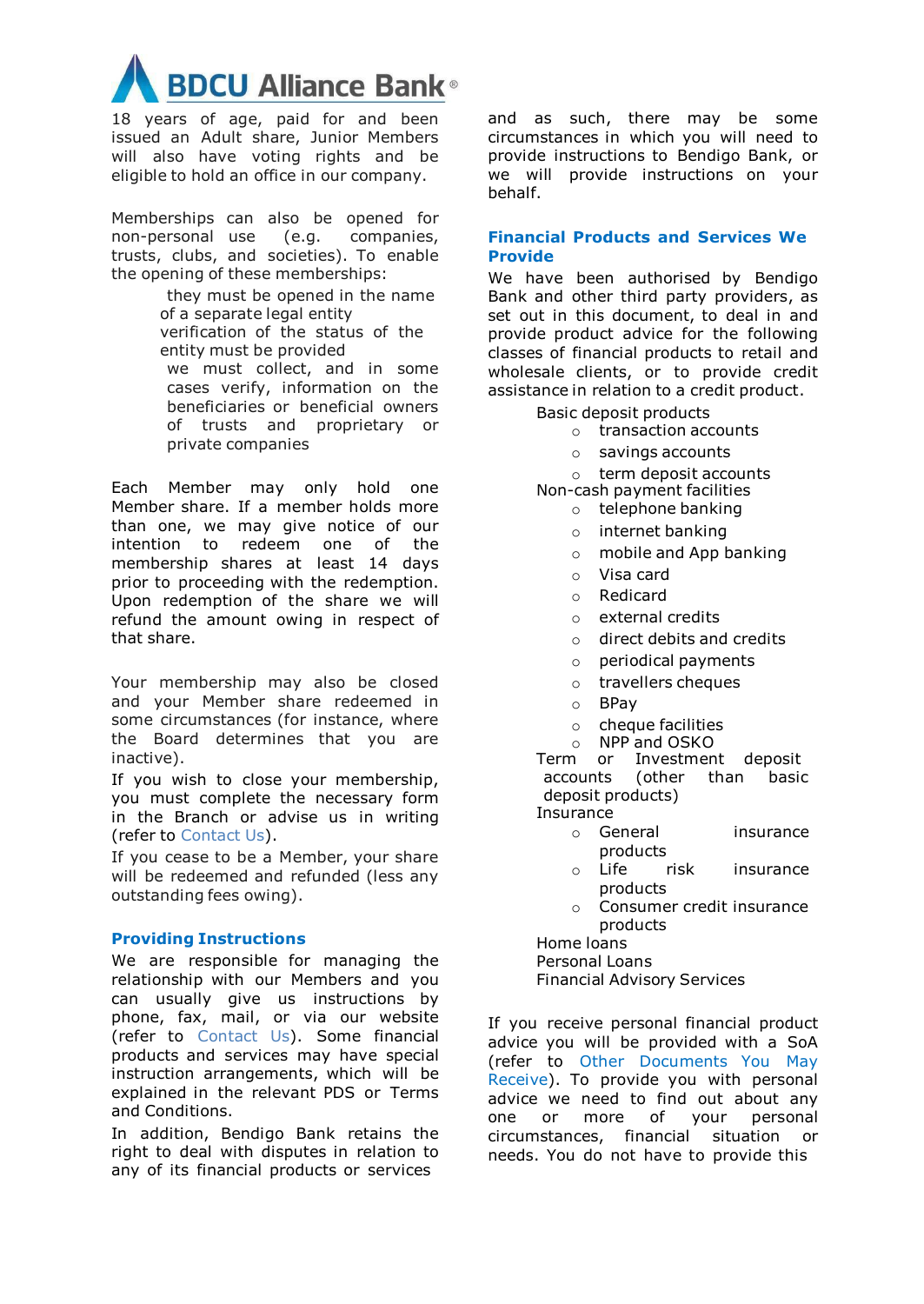

information if you do not wish to, however without the relevant information, our advice may not be appropriate for you.

We may also provide general advice that does not take into account your personal objectives, financial situation or needs. Before acting on such advice, please assess whether it is appropriate for you, in light of your objectives, financial situation or needs. If this advice recommends that you acquire a particular financial product, you should obtain a PDS or relevant Terms and Conditions for that product, and consider the information in it before deciding to acquire the product.

We arrange the provision of financial products on behalf of the product issuers, as their authorised representative. When issuing insurance products we do so under a special authority from the insurer (i.e. the product issuer) called a "binder" – the insurer is bound by our acts when we issue the policy to you, and when you pay us an insurance premium, the insurer is taken to have received it.

A Credit Guide is also available and provides an understanding of what to expect when we provide credit to you as an authorised representative of Bendigo Bank. The Credit Guide includes information about some of our obligations under the *National Consumer Credit Protection Act 2009*.

#### **Remuneration or Other Benefits We May Receive**

Any general financial product advice provided by us is free-of-charge.

Our staff are salaried employees.

They may receive cumulative rewards for achieving certain targets. Cumulative rewards may take the form of, but not limited to, cash payments, tickets to sporting or entertainment events, gift vouchers or dinner paid for by us.

From time to time, staff may be rewarded or provided benefits by product issuers for their performance

during a promotion program that we have chosen to participate in.

As an agent for Bendigo Bank, we share revenue with them for the sale of particular products and services, including commission received from a product issuer. Revenue received by Bendigo Bank may also be shared with us. You may request particulars of our fee structure within a reasonable time of receiving this FSG and before any financial service identified in this FSG is provided to you.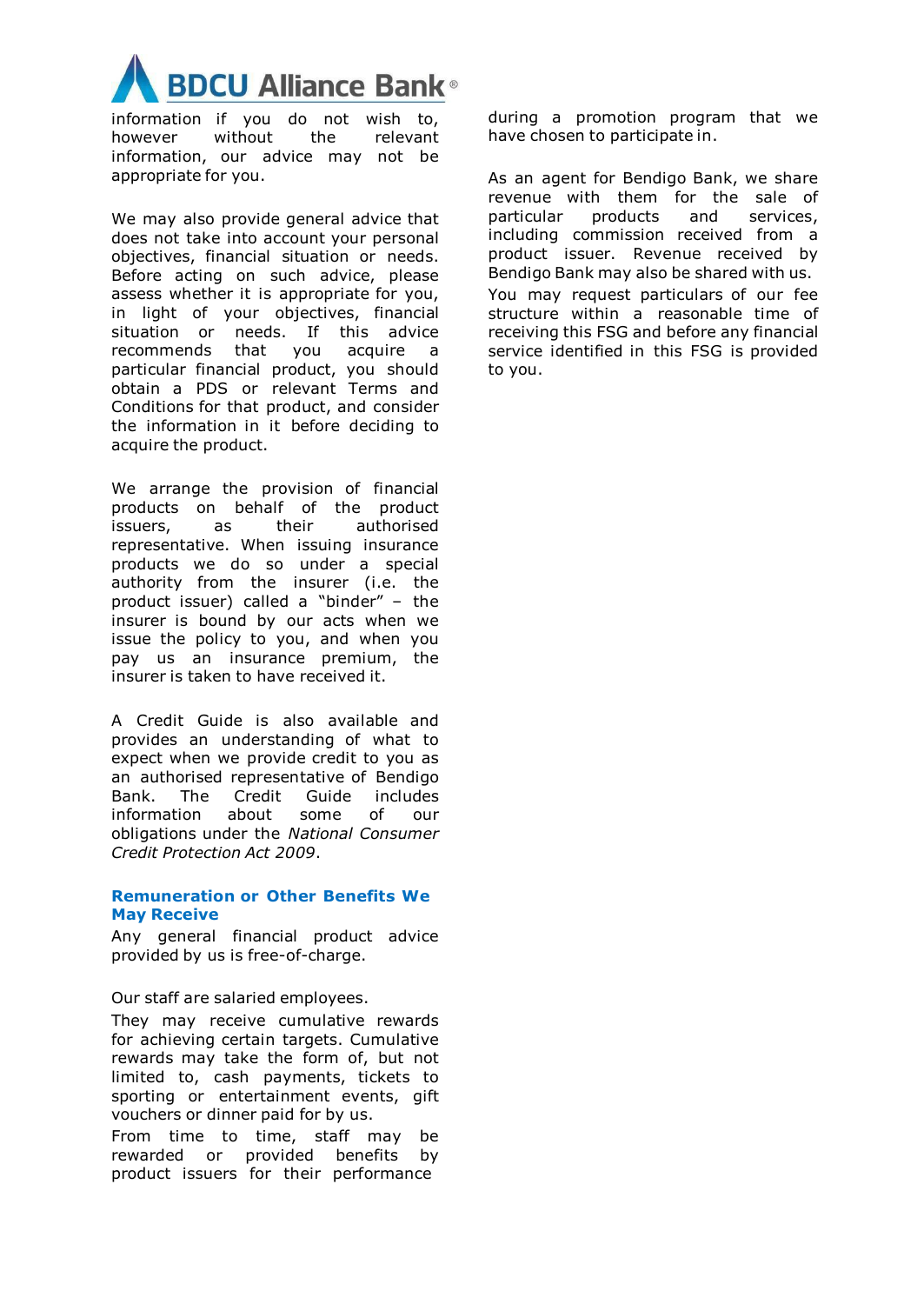

# **Our Business Partners and Commissions We Receive**

| <b>Business</b><br><b>Partner</b>                                                                  | <b>Services</b>                                                                                                                                                                                                      | <b>Commission Range and Other Terms</b>                                                                                                                                                                                                                                |
|----------------------------------------------------------------------------------------------------|----------------------------------------------------------------------------------------------------------------------------------------------------------------------------------------------------------------------|------------------------------------------------------------------------------------------------------------------------------------------------------------------------------------------------------------------------------------------------------------------------|
| Bendigo and<br>Adelaide Bank<br>Limited (ABN 11 068<br>049 178)                                    | Merchant and<br><b>Payment Services</b>                                                                                                                                                                              | We receive a commission of 0.15% on all<br>acquired transactions (including scheme<br>credit and debit card transactions) of the<br>merchant's processed transaction volumes, if<br>the Merchant Service Fee charged to the<br>merchant exceeds 1.00% (excluding GST). |
| <b>BPAY® Registered</b><br>to BPAY Pty Ltd<br>(ABN 69 079 137<br>518)                              | <b>BPAY Bill Payments</b>                                                                                                                                                                                            | We receive a commission of<br>between \$0.32 to \$0.35 of each transaction                                                                                                                                                                                             |
| Insurance Australia<br>Limited ABN 11 000<br>016 722 AFSL<br>227681 trading as<br>CGU Insurance    | General Insurance                                                                                                                                                                                                    | Commissions are calculated on the basis of up<br>to 20% of the total premiums you pay<br>annually (excluding stamp duty, financial<br>services levy and GST).                                                                                                          |
| Clearview Financial<br>Advice Pty Ltd<br>(ABN 89 133 593<br>012, AFSL 331367)                      | Risk Insurance                                                                                                                                                                                                       | Commissions are calculated on the basis of up<br>to 25% of the total premium (excluding<br>stamp duty, financial services levy and GST).                                                                                                                               |
| <b>Connective Services</b><br>Pty Ltd (ACN 107<br>366 496, ACL<br>389328)                          | Loan Brokerage<br>Services<br>Brokers are fully<br>accredited by the<br>Mortgage & Finance<br>Association of<br>Australia (MFAA)<br>with Certificate IV<br>(Financial Services)<br>Mortgage Broking<br>qualification | We may receive an upfront fee of between<br>0.0% and 0.8%, and a trailing commission of<br>between 0.0% and 0.25% for this service.                                                                                                                                    |
| <b>Travelex Limited</b><br>(ABN 36 004 179)                                                        | Travellers Cheques<br>and Other Payment<br>Products                                                                                                                                                                  | No commission is received for these products,<br>however a charge of 1% of the Australian<br>dollar value of these products is levied.                                                                                                                                 |
| Western Union<br>Business Solutions<br>(Australia) Pty Ltd<br>(ABN 24 150 129<br>749, AFSL 404092) | Issuer of Drafts,<br>Telegraphic<br>Transfers, Foreign<br>Cash.                                                                                                                                                      | We may receive commissions on the \$AUD<br>value of each currency sold. The minimum<br>amount that would apply is \$10.                                                                                                                                                |
| Visa International                                                                                 | Payment Services                                                                                                                                                                                                     | If you select the "credit" function when you<br>use your Visa card to pay for goods or<br>services we receive a commission from the<br>owner of the EFTPOS terminal, Current Visa<br>credit interchange rates can be found at visa-<br>asia.com.                       |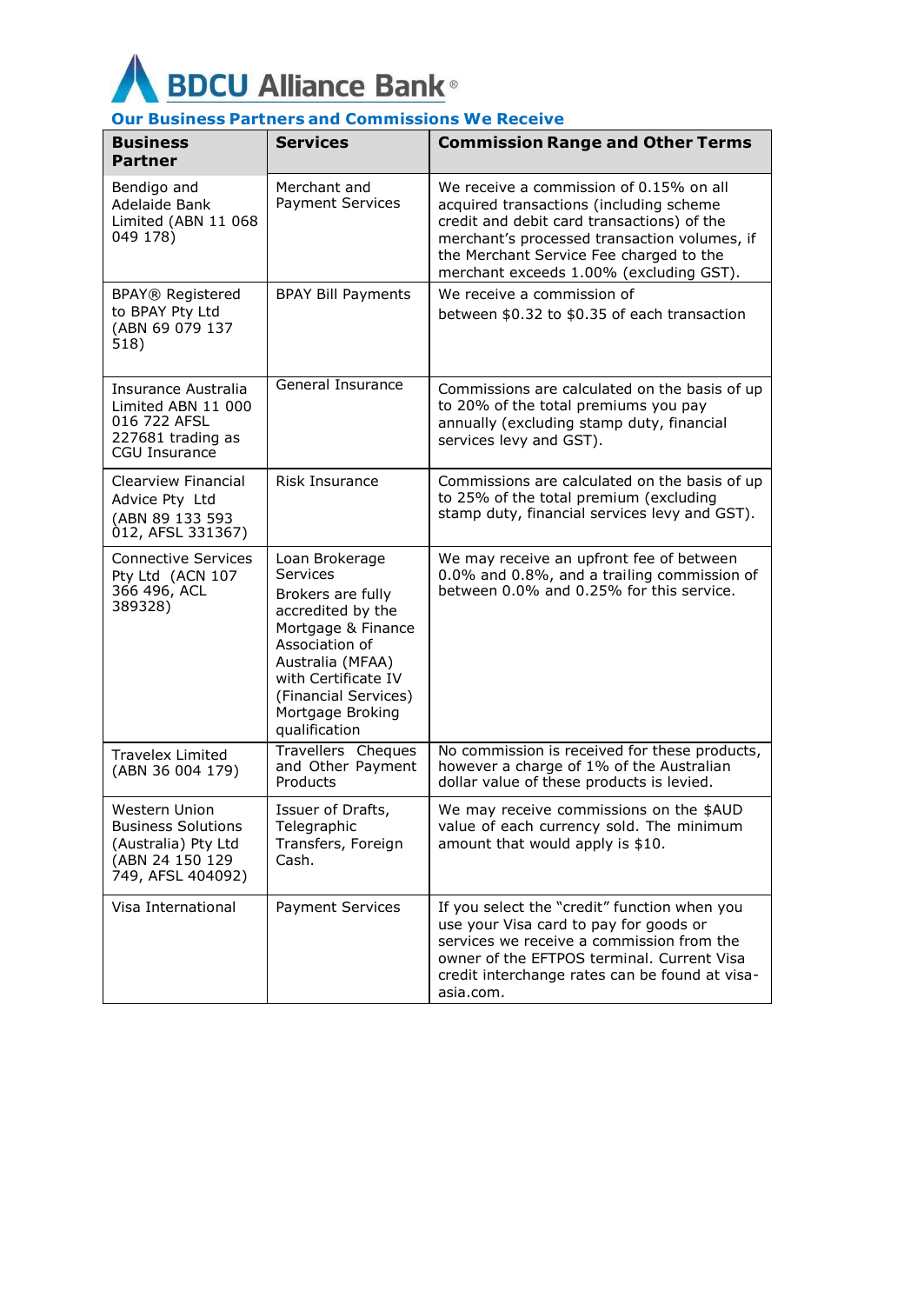

Other than the business relationships identified in this FSG, we have none with third parties that might influence the financial services we provide.

#### **Other Advisors**

You may receive advice about the financial products and services available through us from financial advisers who are our salaried employees, acting as authorised representatives of Clearview Financial Advice Pty Ltd (AFSL 331367). The remuneration and commissions they receive is set out in the FSG and/or SoA which they must give you.

#### **Referring Business**

We have referrer arrangements in place with certain local parties to which we may pay a fee for the referral of business. Payments are in the range of \$50 to \$100 for the referral of a new member who also establishes a regular pay credit to a nominated account for a minimum period of six months. We pay any fees to referrers from our own funds and they are not charged to the applicant/member.

#### **Currency of Information**

Commission arrangements and other payments with business partners may vary from time-to-time and without notice. Information on current arrangements is available in the Branch at the point of acquiring any new product or service through us. You should also refer to the website and review the information available. The most recent copy of our FSG is available from the website.

#### **Personal Information**

We are committed to protecting the privacy of your personal information. Our privacy policy states how we collect, manage and use personal information. You can obtain a copy through our website or by calling us. In addition, the privacy policy of our suppliers will also apply to your personal information in relation to the products and services we provide on their behalf.

We aim to ensure that the personal information we retain about you is complete, accurate and up-to-date. If you have any concerns about the completeness or accuracy of the information we have about you or you would like to access or amend your information, simply call us or send an email (refer to Contact Us).

#### **Resolving Complaints**

We consider Internal Dispute Resolution (IDR) to be an important and necessary first step in the complaint handling process as it gives us an opportunity to hear when we do not meet our customer's expectations and address them genuinely, efficiently and effectively.

You can raise your complaint with us by:

- (a) speaking to a member of our staff directly
- (b) telephoning 02 4860 4000
- (c) [www.bdcualliancebank.com.au/comm](https://www.bdcualliancebank.com.au/community/contact) [unity/contact](https://www.bdcualliancebank.com.au/community/contact)
- (d) emailing us at [memberservice@bdcualliancebank.co](mailto:memberservice@bdcualliancebank.com.au) [m.au](mailto:memberservice@bdcualliancebank.com.au)
- (e) writing to us at: BDCU Limited PO Box 2215 Bowral NSW 2576

Where we have issued the financial product or service in question as an authorised representative of Bendigo Bank, or our other third party licensees, they also have a legal responsibility for having an IDR system in place and may become involved in the dispute.

If you want to raise a complaint directly with Bendigo Bank, you can contact the Customer Feedback Team at:

Reply Paid PO Box 480 Bendigo VIC 3552 Telephone: 1300 361 911 8.30am – 5.00pm (AEST/ADST) Monday to Friday Email: [feedback@bendigoadelaide.com.au](mailto:feedback@bendigoadelaide.com.au)

If you are not satisfied with the response provided you can refer your complaint directly to the appropriate External Dispute Resolution scheme.

We are a member of the Australian Financial Complaints Authority (AFCA). You can contact AFCA at: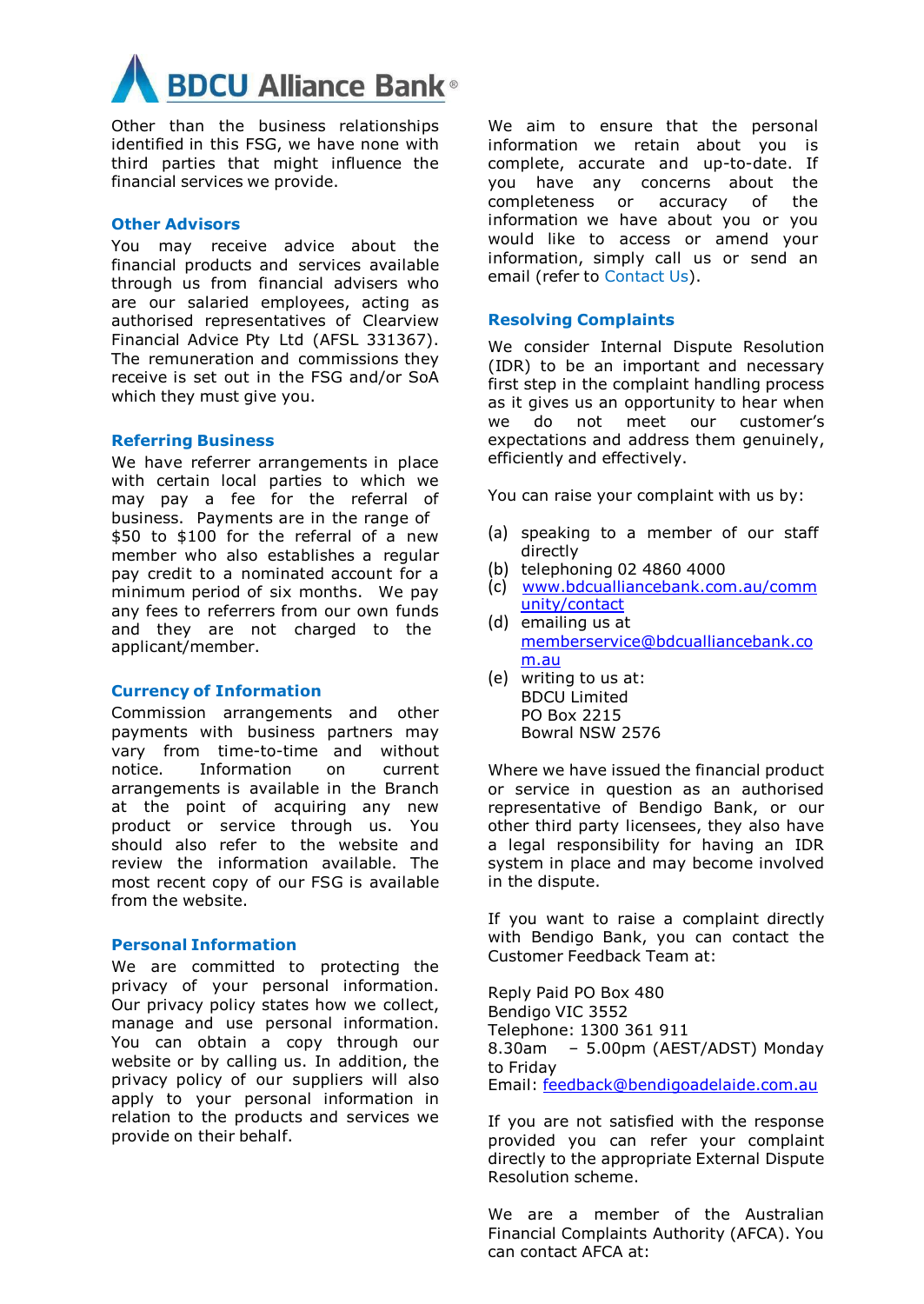

GPO Box 3 Melbourne Vic 3001 Telephone: 1800 931 678 Email: [info@afca.org.au](file://///FSV1-ABS-VMP.abs.prd/BDC-Data$/MARKETING/Disclosures%20BEN/info@afca.org.au) Web: [www.afca.org.au](http://www.afca.org.au/)

Time limits may apply to complain to AFCA and so you should act promptly or otherwise consult the AFCA website to find out if, or when the time limit relevant to your circumstances expire.

If your complaint relates to how we handle your personal information you can also contact the Office of the Australian Information Commissioner (OAIC):

GPO Box 5218 Sydney NSW 2001 Telephone: 1300 363 992 Email: [enquiries@oaic.gov.au](file://///FSV1-ABS-VMP.abs.prd/BDC-Data$/MARKETING/Disclosures%20BEN/enquiries@oaic.gov.au%20) Web: [www.oaic.gov.au](file://///FSV1-ABS-VMP.abs.prd/BDC-Data$/MARKETING/Disclosures%20BEN/www.oaic.gov.au)